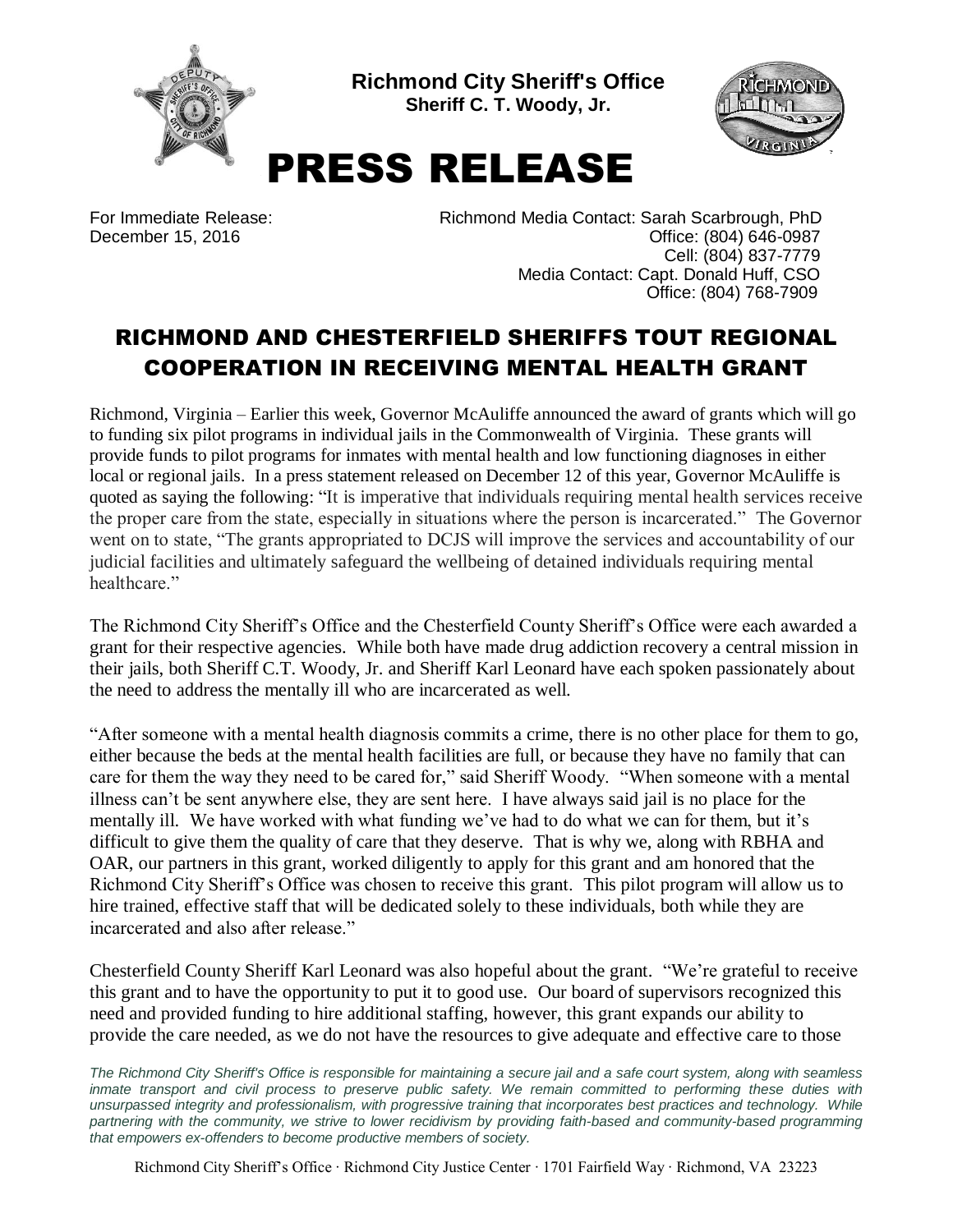with mental illnesses. This is an at-risk population that suffers greatly when they don't receive the care they need, and I am happy that we will be able to provide that care to those individuals in our facility or are mentally ill or low functioning."

The grants are provided by the Department of Criminal Justice Services (DCJS) at the behest of the Virginia General Assembly, and were applied for some months ago by each local or regional correctional facility individually. The first few months of the grant will include a planning process, followed by implementation. The General Assembly appropriated \$1 million for projects for the period of January 1, 2017 through June 30, 2017, and then another \$2.5 million beginning on July 1, 2017 and ending July 1, 2018.

*The Richmond City Sheriff's Office is responsible for maintaining a secure jail and a safe court system, along with seamless*  inmate transport and civil process to preserve public safety. We remain committed to performing these duties with *unsurpassed integrity and professionalism, with progressive training that incorporates best practices and technology. While partnering with the community, we strive to lower recidivism by providing faith-based and community-based programming that empowers ex-offenders to become productive members of society.*